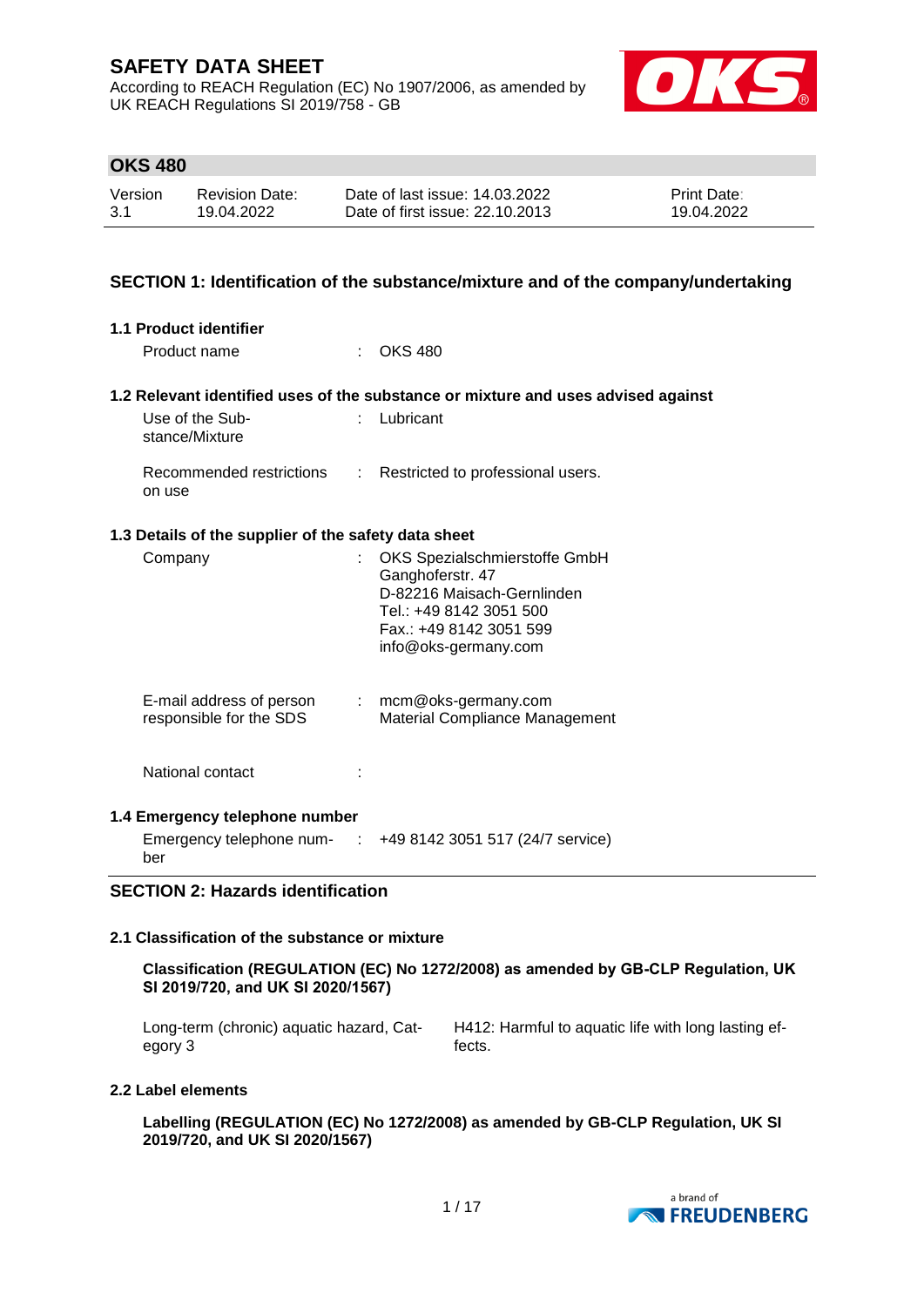According to REACH Regulation (EC) No 1907/2006, as amended by UK REACH Regulations SI 2019/758 - GB



## **OKS 480**

| Version<br>3.1           | <b>Revision Date:</b><br>19.04.2022 | Date of last issue: 14.03.2022<br>Date of first issue: 22.10.2013 |                                                         | Print Date:<br>19.04.2022 |
|--------------------------|-------------------------------------|-------------------------------------------------------------------|---------------------------------------------------------|---------------------------|
|                          | Hazard statements                   | H412                                                              | Harmful to aquatic life with long lasting ef-<br>fects. |                           |
| Precautionary statements |                                     | <b>Prevention:</b><br>P <sub>273</sub>                            | Avoid release to the environment.                       |                           |

## **2.3 Other hazards**

This substance/mixture contains no components considered to be either persistent, bioaccumulative and toxic (PBT), or very persistent and very bioaccumulative (vPvB) at levels of 0.1% or higher.

## **SECTION 3: Composition/information on ingredients**

#### **3.2 Mixtures**

| Chemical nature | : Synthetic hydrocarbon oil<br>Calcium soap |
|-----------------|---------------------------------------------|
|                 | Additive                                    |
|                 | Zinc oxide                                  |

## **Components**

| Chemical name                      | CAS-No.                    | Classification    | specific concen- | Concentration |
|------------------------------------|----------------------------|-------------------|------------------|---------------|
|                                    | EC-No.                     |                   | tration limit    | (% w/w)       |
|                                    |                            |                   | M-Factor         |               |
|                                    | Index-No.                  |                   | <b>Notes</b>     |               |
|                                    | <b>Registration number</b> |                   | Acute toxicity   |               |
|                                    |                            |                   | estimate         |               |
| Benzenesulfonic acid,              | 68584-23-6                 | Eye Irrit.2; H319 |                  | $>= 1 - < 10$ |
| C <sub>10</sub> -16-alkyl derivs., | 271-529-4                  |                   |                  |               |
| calcium salts                      |                            |                   |                  |               |
|                                    |                            |                   |                  |               |
|                                    |                            |                   |                  |               |
| zinc oxide                         | 1314-13-2                  | Aquatic Acute1;   |                  | $>= 1 - 2.5$  |
|                                    | 215-222-5                  | H400              | M-Factor: 1/1    |               |
|                                    |                            | Aquatic Chronic1; |                  |               |
|                                    | 030-013-00-7               | H410              |                  |               |
|                                    |                            |                   |                  |               |

For explanation of abbreviations see section 16.

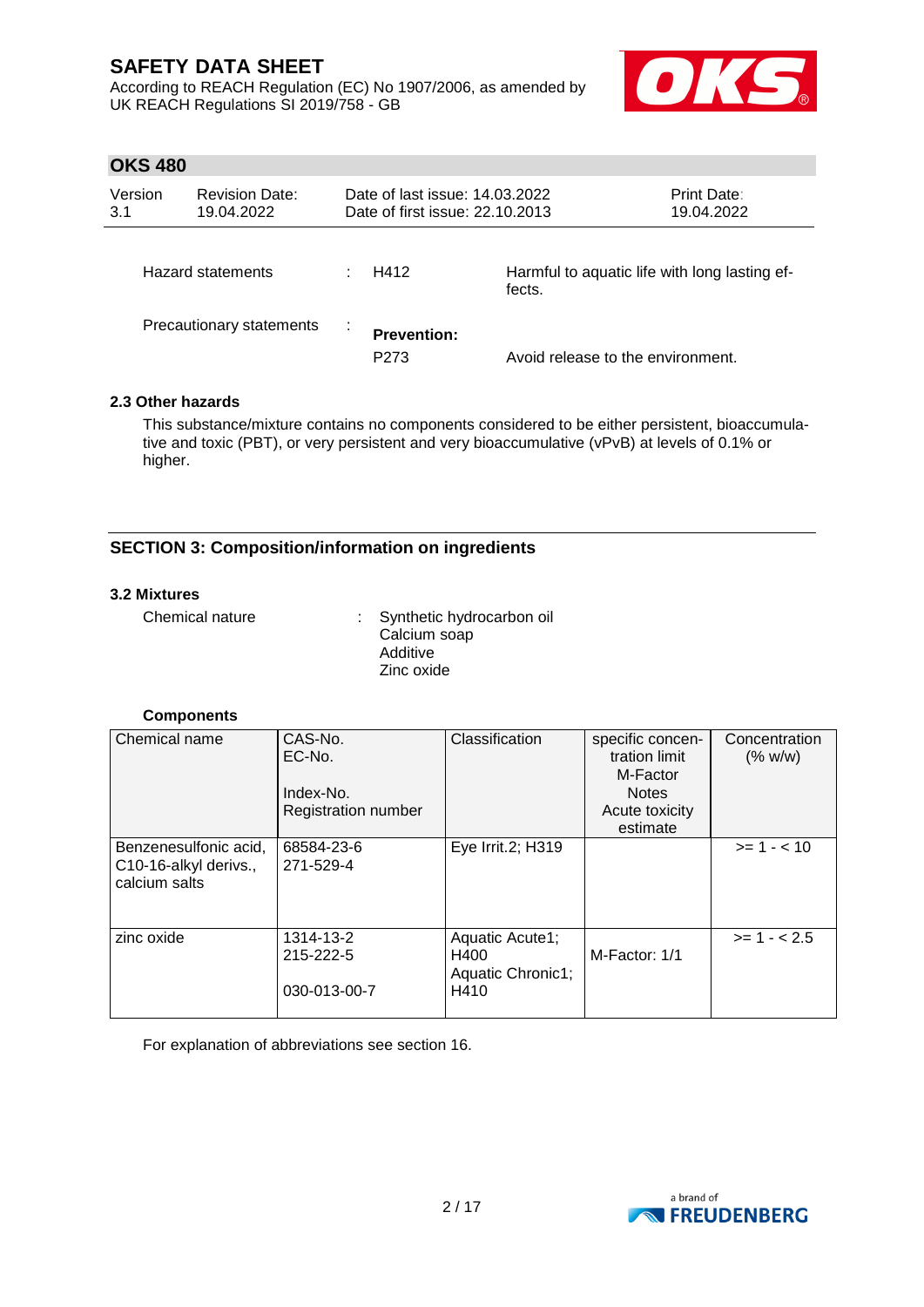According to REACH Regulation (EC) No 1907/2006, as amended by UK REACH Regulations SI 2019/758 - GB



## **OKS 480**

| Version | <b>Revision Date:</b> | Date of last issue: 14.03.2022  | <b>Print Date:</b> |
|---------|-----------------------|---------------------------------|--------------------|
| -3.1    | 19.04.2022            | Date of first issue: 22.10.2013 | 19.04.2022         |

## **SECTION 4: First aid measures**

## **4.1 Description of first aid measures** If inhaled : Remove person to fresh air. If signs/symptoms continue, get

|                         | medical attention.<br>Keep patient warm and at rest.<br>If unconscious, place in recovery position and seek medical<br>advice.<br>Keep respiratory tract clear.<br>If breathing is irregular or stopped, administer artificial respira-<br>tion.     |
|-------------------------|------------------------------------------------------------------------------------------------------------------------------------------------------------------------------------------------------------------------------------------------------|
| In case of skin contact | : Remove contaminated clothing. If irritation develops, get med-<br>ical attention.<br>Wash off with soap and water.<br>Wash clothing before reuse.<br>Thoroughly clean shoes before reuse.                                                          |
| In case of eye contact  | : Rinse immediately with plenty of water, also under the eyelids,<br>for at least 10 minutes.<br>If eye irritation persists, consult a specialist.                                                                                                   |
| If swallowed            | Move the victim to fresh air.<br>If unconscious, place in recovery position and seek medical<br>advice.<br>Keep respiratory tract clear.<br>Do not induce vomiting without medical advice.<br>Never give anything by mouth to an unconscious person. |

#### **4.2 Most important symptoms and effects, both acute and delayed**

|  | Symptoms | No information available. |
|--|----------|---------------------------|
|--|----------|---------------------------|

Risks : None known.

## **4.3 Indication of any immediate medical attention and special treatment needed**

Treatment : No information available.

## **SECTION 5: Firefighting measures**

## **5.1 Extinguishing media**

| Suitable extinguishing media      | Use water spray, alcohol-resistant foam, dry chemical or car-<br>bon dioxide. |
|-----------------------------------|-------------------------------------------------------------------------------|
| Unsuitable extinguishing<br>media | : High volume water jet                                                       |

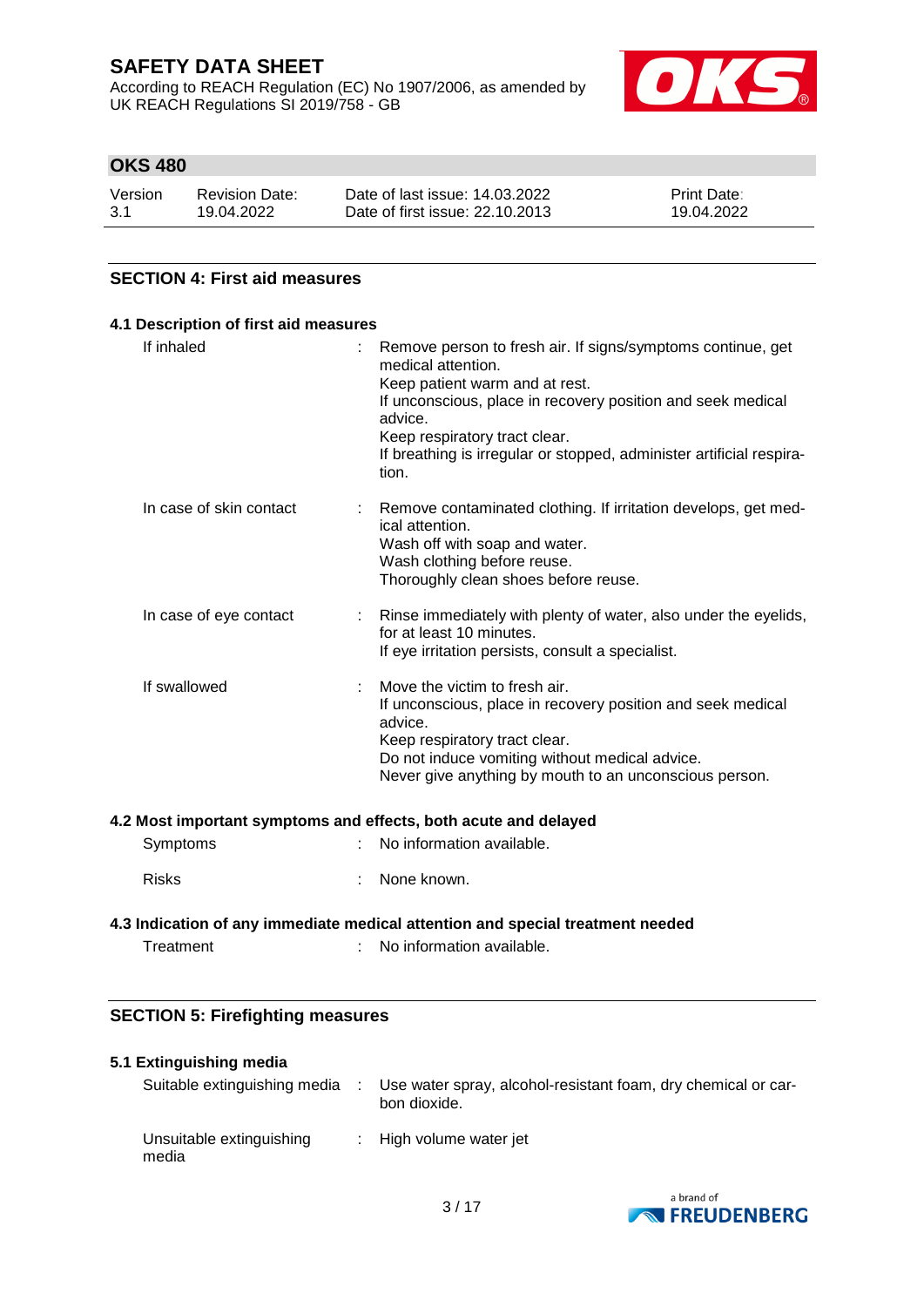According to REACH Regulation (EC) No 1907/2006, as amended by UK REACH Regulations SI 2019/758 - GB



## **OKS 480**

| Version | <b>Revision Date:</b> | Date of last issue: 14.03.2022  | <b>Print Date:</b> |
|---------|-----------------------|---------------------------------|--------------------|
| 3.1     | 19.04.2022            | Date of first issue: 22.10.2013 | 19.04.2022         |

#### **5.2 Special hazards arising from the substance or mixture**

| Hazardous combustion prod-<br>ucts                 | Carbon oxides<br>Sulphur oxides<br>Metal oxides                                                                                                                         |
|----------------------------------------------------|-------------------------------------------------------------------------------------------------------------------------------------------------------------------------|
| 5.3 Advice for firefighters                        |                                                                                                                                                                         |
| Special protective equipment :<br>for firefighters | In the event of fire, wear self-contained breathing apparatus.<br>Use personal protective equipment. Exposure to decomposi-<br>tion products may be a hazard to health. |
| Further information                                | Standard procedure for chemical fires.<br>Collect contaminated fire extinguishing water separately. This<br>must not be discharged into drains.                         |

## **SECTION 6: Accidental release measures**

#### **6.1 Personal precautions, protective equipment and emergency procedures**

| Personal precautions | : Evacuate personnel to safe areas.                                                                                                                              |
|----------------------|------------------------------------------------------------------------------------------------------------------------------------------------------------------|
|                      | Use the indicated respiratory protection if the occupational<br>exposure limit is exceeded and/or in case of product release<br>(dust).<br>Avoid breathing dust. |
|                      | Refer to protective measures listed in sections 7 and 8.                                                                                                         |

## **6.2 Environmental precautions**

| Environmental precautions | Do not allow contact with soil, surface or ground water.      |
|---------------------------|---------------------------------------------------------------|
|                           | If the product contaminates rivers and lakes or drains inform |
|                           | respective authorities.                                       |

## **6.3 Methods and material for containment and cleaning up**

Methods for cleaning up : Clean up promptly by sweeping or vacuum. Keep in suitable, closed containers for disposal.

## **6.4 Reference to other sections**

For personal protection see section 8.

## **SECTION 7: Handling and storage**

## **7.1 Precautions for safe handling**

Advice on safe handling : Avoid contact with skin and eyes. For personal protection see section 8.

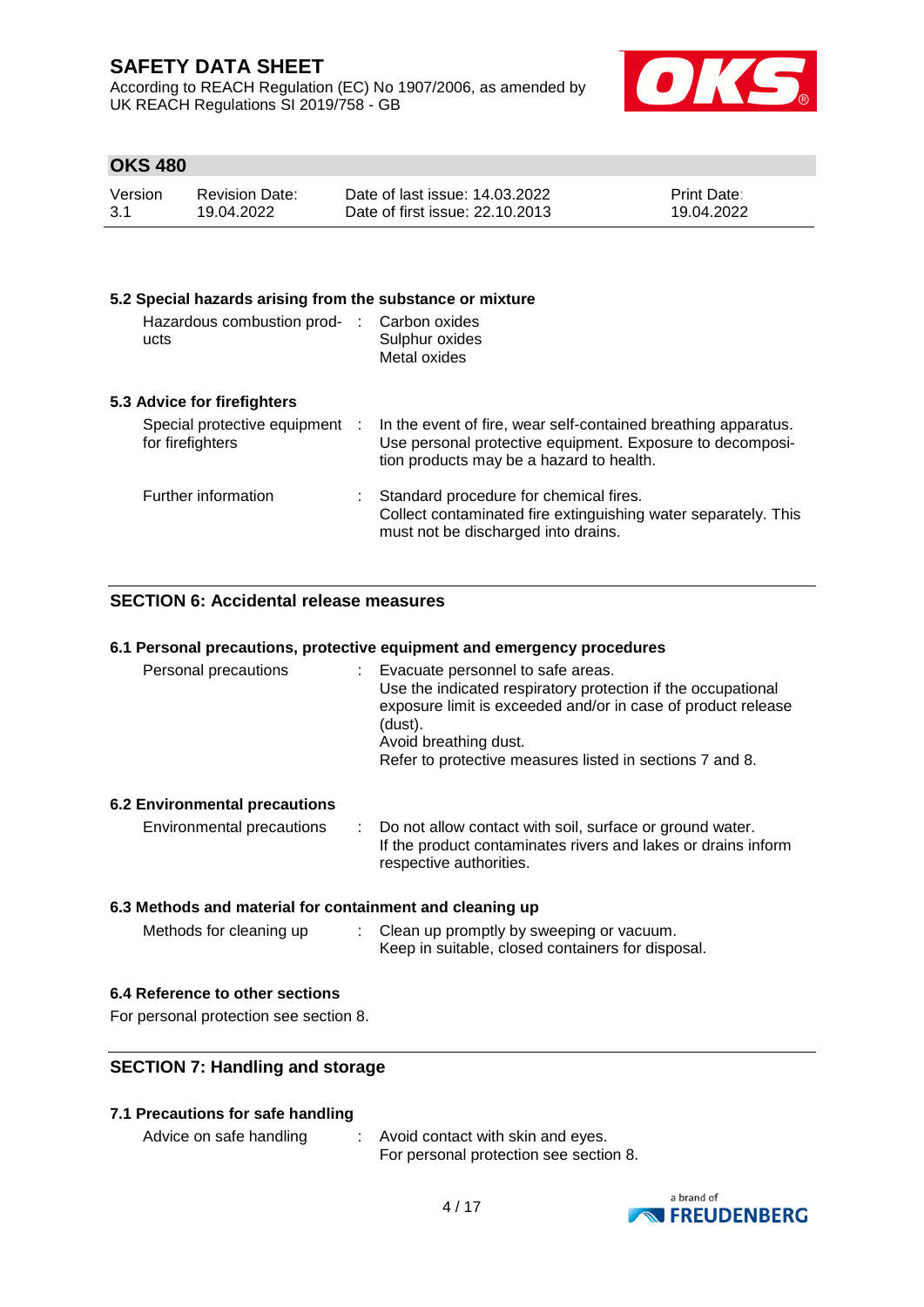According to REACH Regulation (EC) No 1907/2006, as amended by UK REACH Regulations SI 2019/758 - GB



## **OKS 480**

| Version<br>3.1 | <b>Revision Date:</b><br>19.04.2022              | Date of last issue: 14.03.2022<br>Date of first issue: 22.10.2013                                                                                                                                                                                                                                                                                         | Print Date:<br>19.04.2022 |
|----------------|--------------------------------------------------|-----------------------------------------------------------------------------------------------------------------------------------------------------------------------------------------------------------------------------------------------------------------------------------------------------------------------------------------------------------|---------------------------|
|                |                                                  | Smoking, eating and drinking should be prohibited in the ap-<br>plication area.<br>Wash hands and face before breaks and immediately after<br>handling the product.<br>Do not ingest.<br>Do not repack.<br>These safety instructions also apply to empty packaging which<br>may still contain product residues.<br>Keep container closed when not in use. |                           |
|                | Hygiene measures                                 | Wash face, hands and any exposed skin thoroughly after<br>handling.                                                                                                                                                                                                                                                                                       |                           |
|                |                                                  | 7.2 Conditions for safe storage, including any incompatibilities                                                                                                                                                                                                                                                                                          |                           |
|                | Requirements for storage<br>areas and containers | Store in original container. Keep container closed when not in<br>use. Keep in a dry, cool and well-ventilated place. Containers<br>which are opened must be carefully resealed and kept upright<br>to prevent leakage. Store in accordance with the particular<br>national regulations. Keep in properly labelled containers.                            |                           |
|                | 7.3 Specific end use(s)                          |                                                                                                                                                                                                                                                                                                                                                           |                           |
|                | Specific use(s)                                  | Specific instructions for handling, not required.                                                                                                                                                                                                                                                                                                         |                           |

## **SECTION 8: Exposure controls/personal protection**

## **8.1 Control parameters**

Contains no substances with occupational exposure limit values.

## **Derived No Effect Level (DNEL):**

| Substance name | End Use        | Exposure routes | Potential health ef-          | Value              |
|----------------|----------------|-----------------|-------------------------------|--------------------|
|                |                |                 | fects                         |                    |
| zinc oxide     | <b>Workers</b> | Inhalation      | Long-term systemic<br>effects | $5 \text{ mg/m}$ 3 |
|                | <b>Workers</b> | Inhalation      | Long-term local ef-<br>fects  | $0.5$ mg/m $3$     |
|                | Workers        | Skin contact    | Long-term systemic<br>effects | 83 mg/kg           |

## **Predicted No Effect Concentration (PNEC):**

| Substance name | <b>Environmental Compartment</b>          | Value         |
|----------------|-------------------------------------------|---------------|
| zinc oxide     | Fresh water                               | $0.0206$ mg/l |
|                | Marine water                              | $0.0061$ mg/l |
|                | Microbiological Activity in Sewage Treat- | $0.100$ mg/l  |
|                | ment Systems                              |               |
|                | Fresh water sediment                      | 117.8 mg/kg   |
|                | Marine sediment                           | 56.5 mg/kg    |

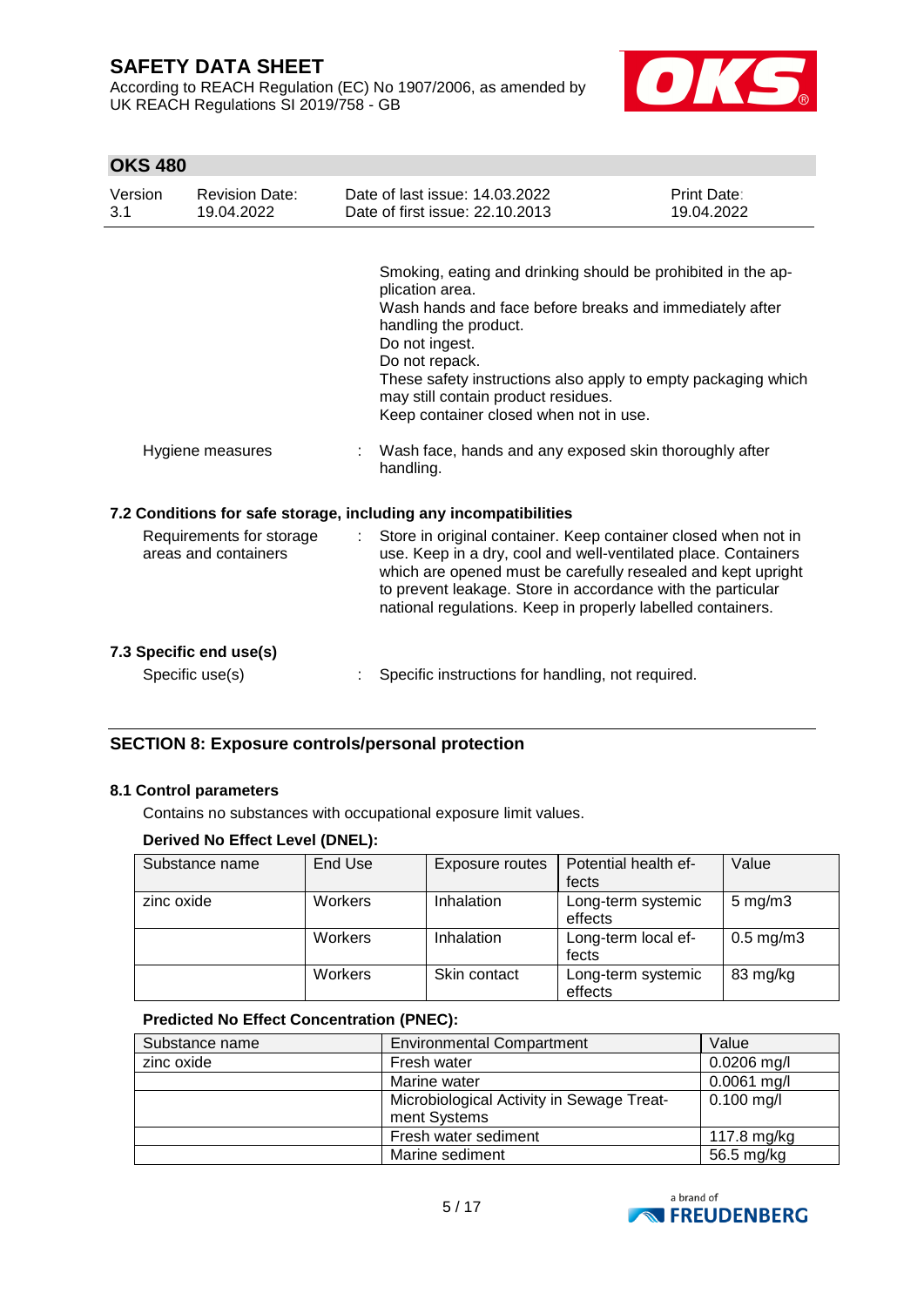According to REACH Regulation (EC) No 1907/2006, as amended by UK REACH Regulations SI 2019/758 - GB



## **OKS 480**

| Version | <b>Revision Date:</b> | Date of last issue: 14.03.2022  | <b>Print Date:</b> |
|---------|-----------------------|---------------------------------|--------------------|
| 3.1     | 19.04.2022            | Date of first issue: 22.10.2013 | 19.04.2022         |

## Soil 35.6 mg/kg **8.2 Exposure controls Engineering measures**

It is recommended that all dust control equipment such as local exhaust ventilation and material transport systems involved in handling of this product contain explosion relief vents or an explosion suppression system or an oxygen deficient environment.

| Personal protective equipment                                         |                                                                                                                                                                                                                                                                                                               |
|-----------------------------------------------------------------------|---------------------------------------------------------------------------------------------------------------------------------------------------------------------------------------------------------------------------------------------------------------------------------------------------------------|
| Eye protection                                                        | Safety glasses with side-shields                                                                                                                                                                                                                                                                              |
| Hand protection<br>Material<br>Break through time<br>Protective index | : Nitrile rubber<br>$:$ > 10 min<br>$\therefore$ Class 1                                                                                                                                                                                                                                                      |
| Remarks                                                               | For prolonged or repeated contact use protective gloves. The<br>break through time depends amongst other things on the<br>material, the thickness and the type of glove and therefore<br>has to be measured for each case.                                                                                    |
| Respiratory protection                                                | Not required; except in case of aerosol formation.                                                                                                                                                                                                                                                            |
| Filter type                                                           | Filter type P                                                                                                                                                                                                                                                                                                 |
| Protective measures                                                   | The type of protective equipment must be selected according<br>to the concentration and amount of the dangerous substance<br>at the specific workplace.<br>Choose body protection in relation to its type, to the concen-<br>tration and amount of dangerous substances, and to the spe-<br>cific work-place. |

## **SECTION 9: Physical and chemical properties**

#### **9.1 Information on basic physical and chemical properties**

| Appearance      |    | solid              |
|-----------------|----|--------------------|
| Colour          | ÷. | beige              |
| Odour           |    | : hydrocarbon-like |
| Odour Threshold |    | No data available  |
|                 |    |                    |

pH : Not applicable substance/mixture is non-soluble (in water)

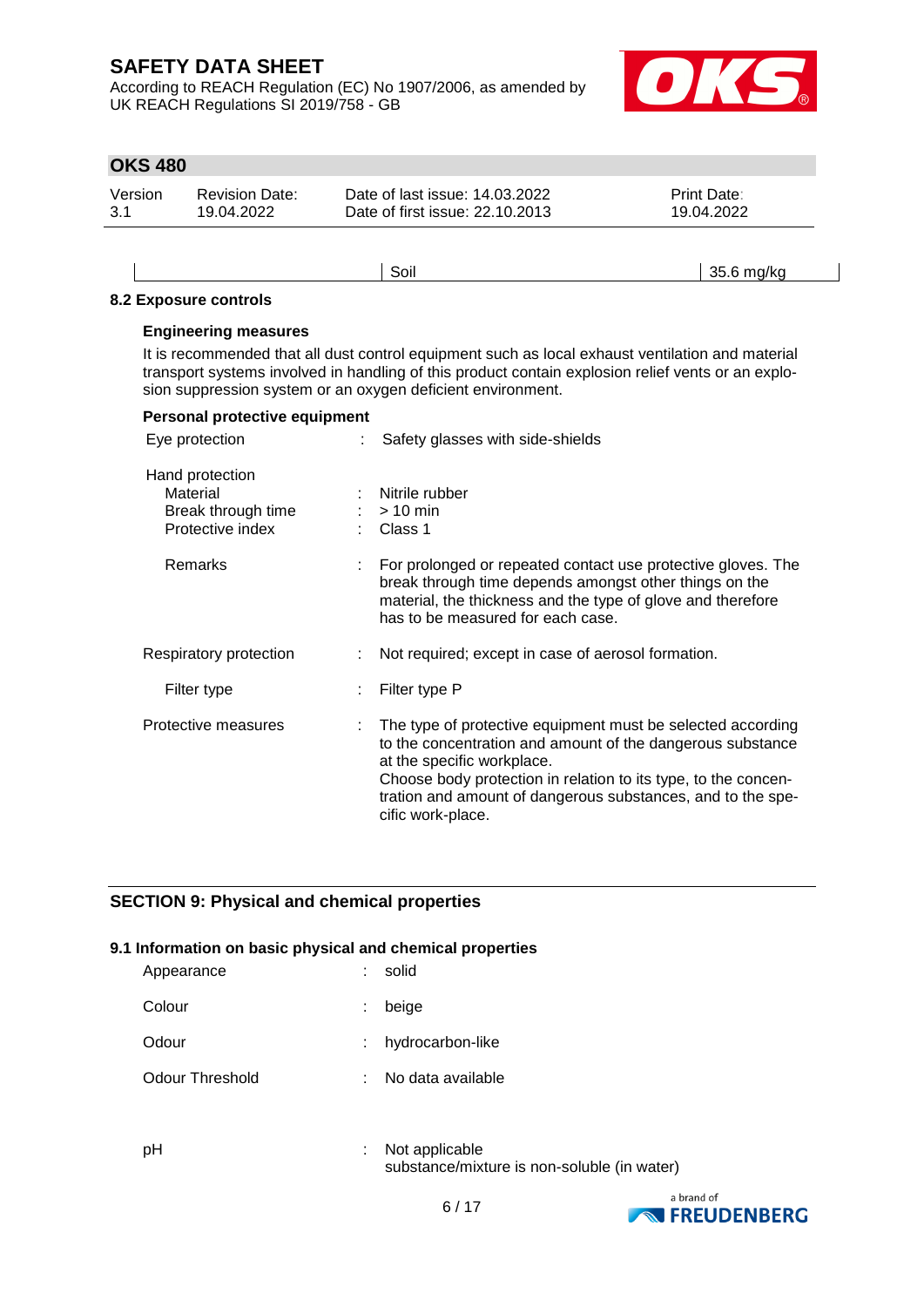According to REACH Regulation (EC) No 1907/2006, as amended by UK REACH Regulations SI 2019/758 - GB



## **OKS 480**

| Version | <b>Revision Date:</b> | Date of last issue: 14.03.2022  | <b>Print Date:</b> |
|---------|-----------------------|---------------------------------|--------------------|
| 3.1     | 19.04.2022            | Date of first issue: 22.10.2013 | 19.04.2022         |

| Melting point/range                                            |                           | No data available                                                     |
|----------------------------------------------------------------|---------------------------|-----------------------------------------------------------------------|
| Boiling point/boiling range                                    | t.                        | $>280$ °C                                                             |
| Flash point                                                    |                           | >180 °C                                                               |
| Evaporation rate                                               |                           | No data available                                                     |
| Flammability (solid, gas)                                      |                           | : Combustible Solids                                                  |
| Upper explosion limit / Upper : 7 %(V)<br>flammability limit   |                           |                                                                       |
| Lower explosion limit / Lower : 0.9 %(V)<br>flammability limit |                           |                                                                       |
| Vapour pressure                                                | ÷                         | No data available                                                     |
| Relative vapour density                                        |                           | No data available                                                     |
| Relative density                                               |                           | 0.985(20 °C)<br>Reference substance: Water<br>The value is calculated |
| Density                                                        | t.                        | $0.99$ g/cm3<br>(20 °C)                                               |
| <b>Bulk density</b>                                            | ÷                         | No data available                                                     |
| Solubility(ies)<br>Water solubility                            | $\mathbb{R}^{\mathbb{Z}}$ | insoluble                                                             |
| Solubility in other solvents : No data available               |                           |                                                                       |
| Partition coefficient: n-<br>octanol/water                     | $\mathbb{R}^{\mathbb{Z}}$ | No data available                                                     |
| Auto-ignition temperature                                      |                           | : No data available                                                   |
| Decomposition temperature                                      | t.                        | No data available                                                     |
| Viscosity<br>Viscosity, dynamic                                | ÷                         | No data available                                                     |
| Viscosity, kinematic                                           |                           | ca. 100 mm2/s                                                         |
| <b>Explosive properties</b>                                    |                           | Not explosive                                                         |
| Oxidizing properties                                           |                           | No data available                                                     |

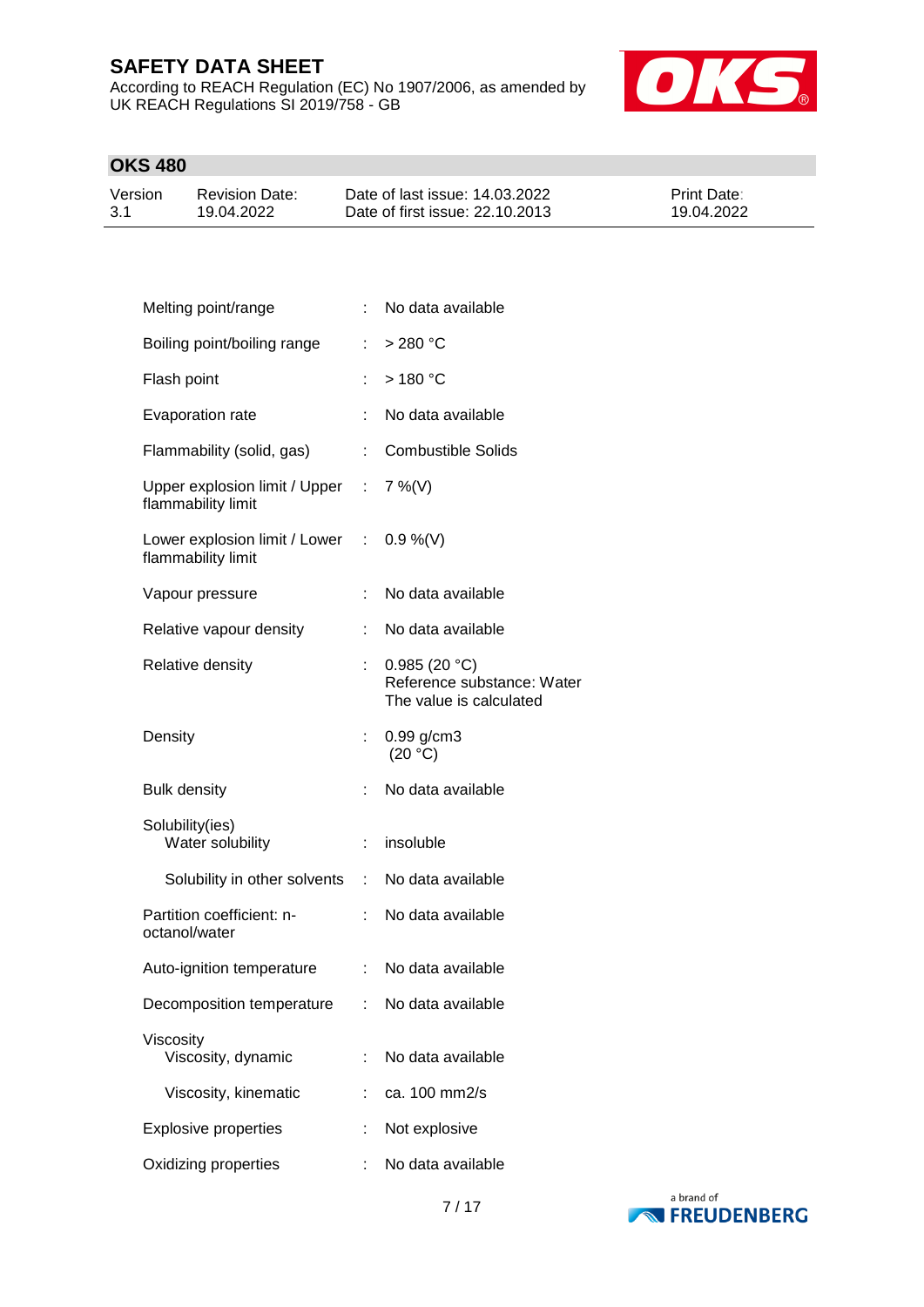According to REACH Regulation (EC) No 1907/2006, as amended by UK REACH Regulations SI 2019/758 - GB



## **OKS 480**

| Version | Revision Date: | Date of last issue: 14.03.2022  | <b>Print Date:</b> |
|---------|----------------|---------------------------------|--------------------|
| -3.1    | 19.04.2022     | Date of first issue: 22.10.2013 | 19.04.2022         |

## **9.2 Other information**

| Sublimation point | : No data available |
|-------------------|---------------------|
| Self-ignition     | : No data available |

## **SECTION 10: Stability and reactivity**

#### **10.1 Reactivity**

No hazards to be specially mentioned.

#### **10.2 Chemical stability**

Stable under normal conditions.

## **10.3 Possibility of hazardous reactions**

| Hazardous reactions | No dangerous reaction known under conditions of normal use. |
|---------------------|-------------------------------------------------------------|
|                     |                                                             |

## **10.4 Conditions to avoid**

| Conditions to avoid |  | No conditions to be specially mentioned. |
|---------------------|--|------------------------------------------|
|---------------------|--|------------------------------------------|

## **10.5 Incompatible materials**

Materials to avoid : No materials to be especially mentioned.

## **10.6 Hazardous decomposition products**

No decomposition if stored and applied as directed.

## **SECTION 11: Toxicological information**

## **11.1 Information on toxicological effects**

#### **Acute toxicity**

#### **Product:**

| Acute oral toxicity       | : Remarks: This information is not available. |
|---------------------------|-----------------------------------------------|
| Acute inhalation toxicity | : Remarks: This information is not available. |
| Acute dermal toxicity     | : Remarks: This information is not available. |

## **Components:**

## **zinc oxide:**

| Acute oral toxicity | LD50 (Rat): $> 5,000$ mg/kg |
|---------------------|-----------------------------|
|                     |                             |

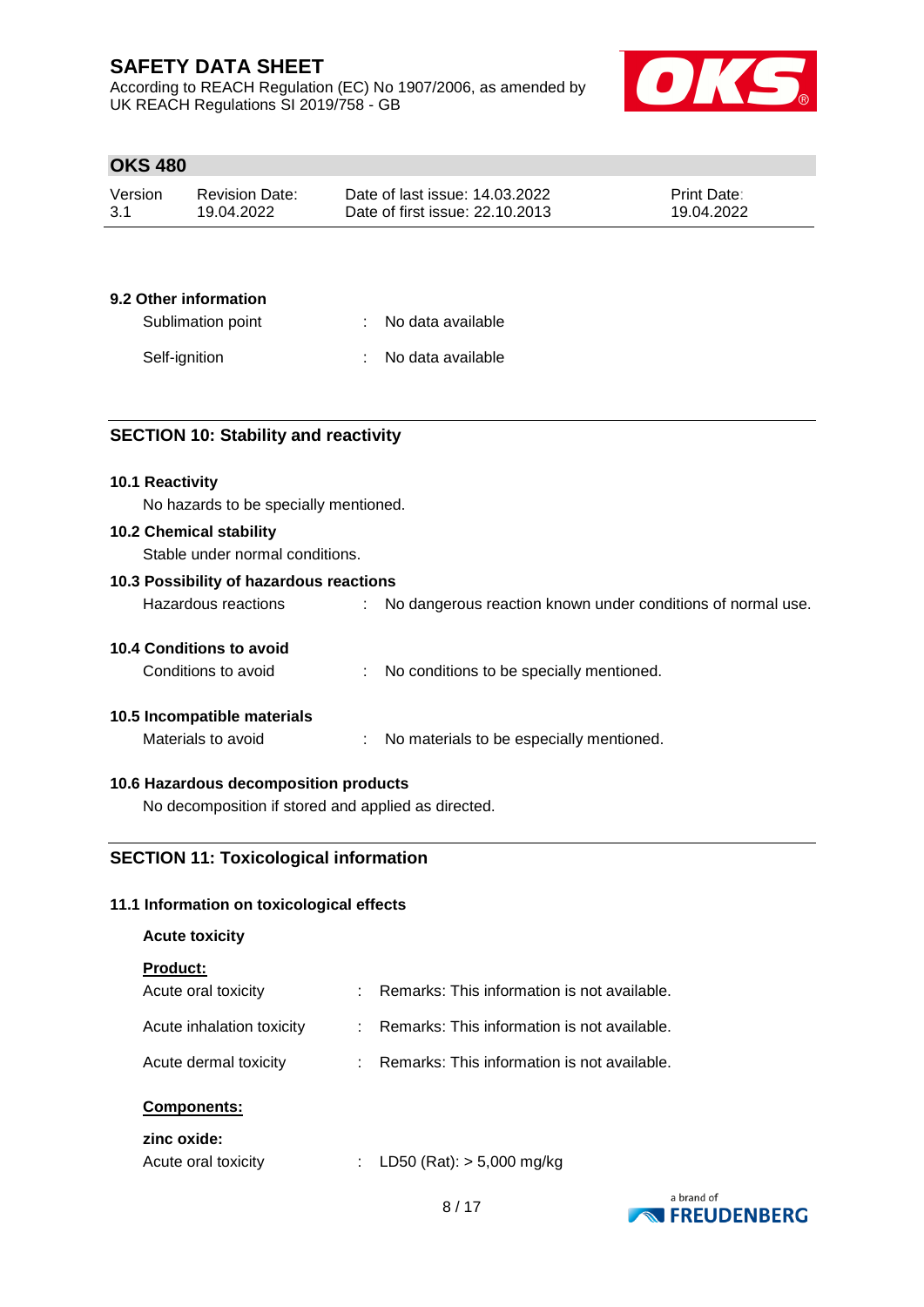According to REACH Regulation (EC) No 1907/2006, as amended by UK REACH Regulations SI 2019/758 - GB



## **OKS 480** Version 3.1 Revision Date: 19.04.2022 Date of last issue: 14.03.2022 Date of first issue: 22.10.2013 Print Date: 19.04.2022 Method: OECD Test Guideline 401 Acute inhalation toxicity : LC50 (Rat): > 5.7 mg/l Exposure time: 4 h Test atmosphere: dust/mist Method: OECD Test Guideline 403 Assessment: The substance or mixture has no acute inhalation toxicity Acute dermal toxicity : LD50 (Rat): > 2,000 mg/kg Method: OECD Test Guideline 402 GLP: yes Assessment: The substance or mixture has no acute dermal toxicity **Skin corrosion/irritation Product:** Remarks : This information is not available. **Components: zinc oxide:** Species : Rabbit<br>
Assessment : No skir Assessment : No skin irritation<br>
Method : OECD Test Guid : OECD Test Guideline 404 Result : No skin irritation **Serious eye damage/eye irritation Product:** Remarks : This information is not available. **Components: Benzenesulfonic acid, C10-16-alkyl derivs., calcium salts:** Result : Irritating to eyes. **zinc oxide:** Species : Rabbit Assessment : No eye irritation Method : OECD Test Guideline 405 Result : No eye irritation GLP : yes

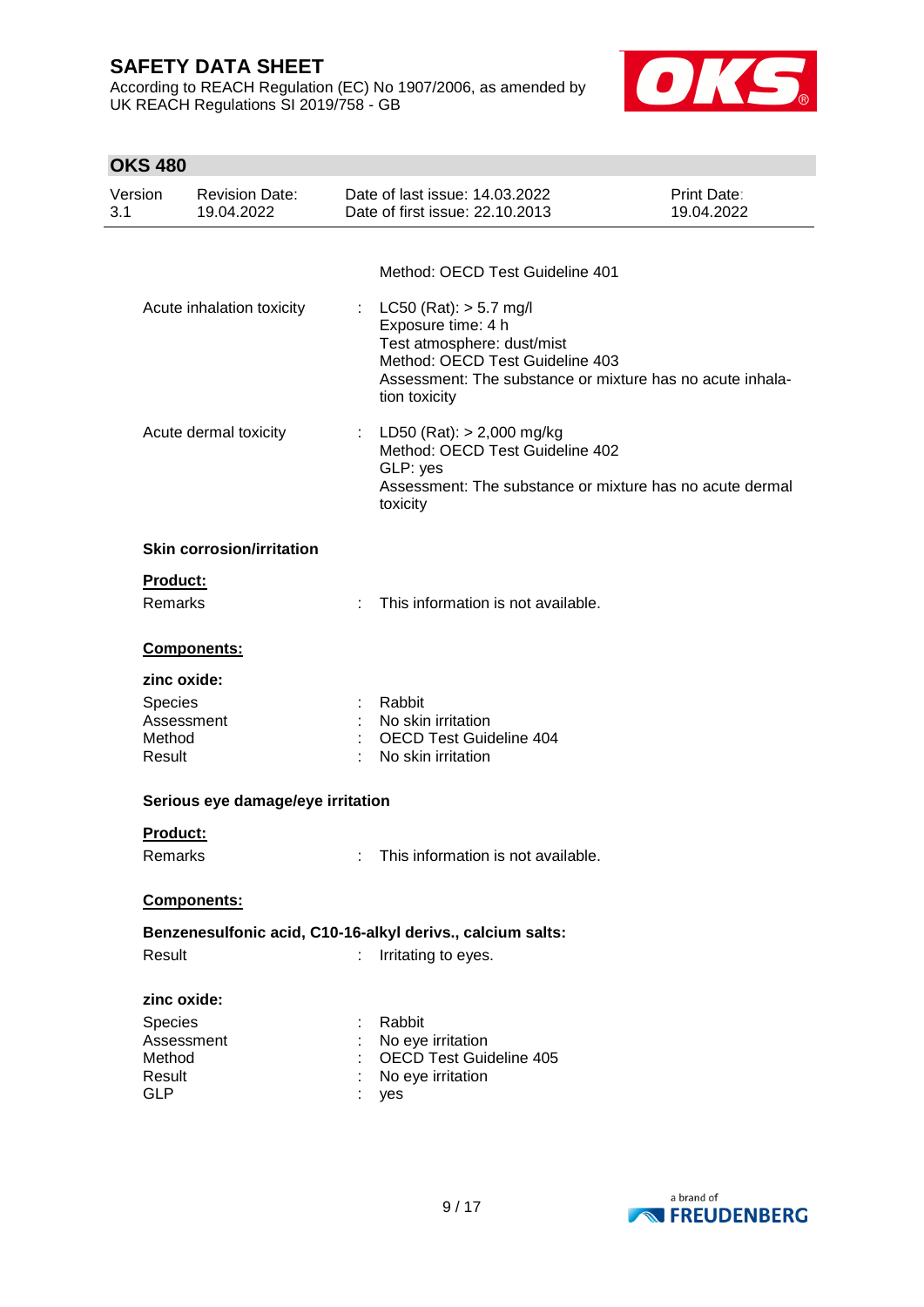According to REACH Regulation (EC) No 1907/2006, as amended by UK REACH Regulations SI 2019/758 - GB



## **OKS 480**

| Version | <b>Revision Date:</b> | Date of last issue: 14.03.2022  | <b>Print Date:</b> |
|---------|-----------------------|---------------------------------|--------------------|
| 3.1     | 19.04.2022            | Date of first issue: 22.10.2013 | 19.04.2022         |

## **Respiratory or skin sensitisation**

## **Product:**

| <b>Remarks</b>     | : This information is not available. |
|--------------------|--------------------------------------|
| <b>Components:</b> |                                      |
| zinc oxide:        |                                      |
| Test Type          | <b>Maximisation Test</b>             |
| Species            | Guinea pig                           |
| Assessment         | Does not cause skin sensitisation.   |
| Method             | <b>OECD Test Guideline 406</b>       |
| Result             | Does not cause skin sensitisation.   |
| GLP                | ves                                  |

## **Germ cell mutagenicity**

## **Product:**

| Genotoxicity in vitro | : Remarks: No data available |  |
|-----------------------|------------------------------|--|
| Genotoxicity in vivo  | : Remarks: No data available |  |

## **Components:**

# **zinc oxide:**

| Germ cell mutagenicity- As- | Tests on bacterial or mammalian cell cultures did not show |
|-----------------------------|------------------------------------------------------------|
| sessment                    | mutagenic effects.                                         |

## **Carcinogenicity**

| Product: |
|----------|
|          |

| Remarks | No data available |
|---------|-------------------|
|         |                   |

## **Components:**

| zinc oxide:                       |                                                      |
|-----------------------------------|------------------------------------------------------|
| Carcinogenicity - Assess-<br>ment | $\therefore$ Not classifiable as a human carcinogen. |

## **Reproductive toxicity**

| <b>Product:</b>                    |                              |
|------------------------------------|------------------------------|
| Effects on fertility               | : Remarks: No data available |
| Effects on foetal develop-<br>ment | : Remarks: No data available |

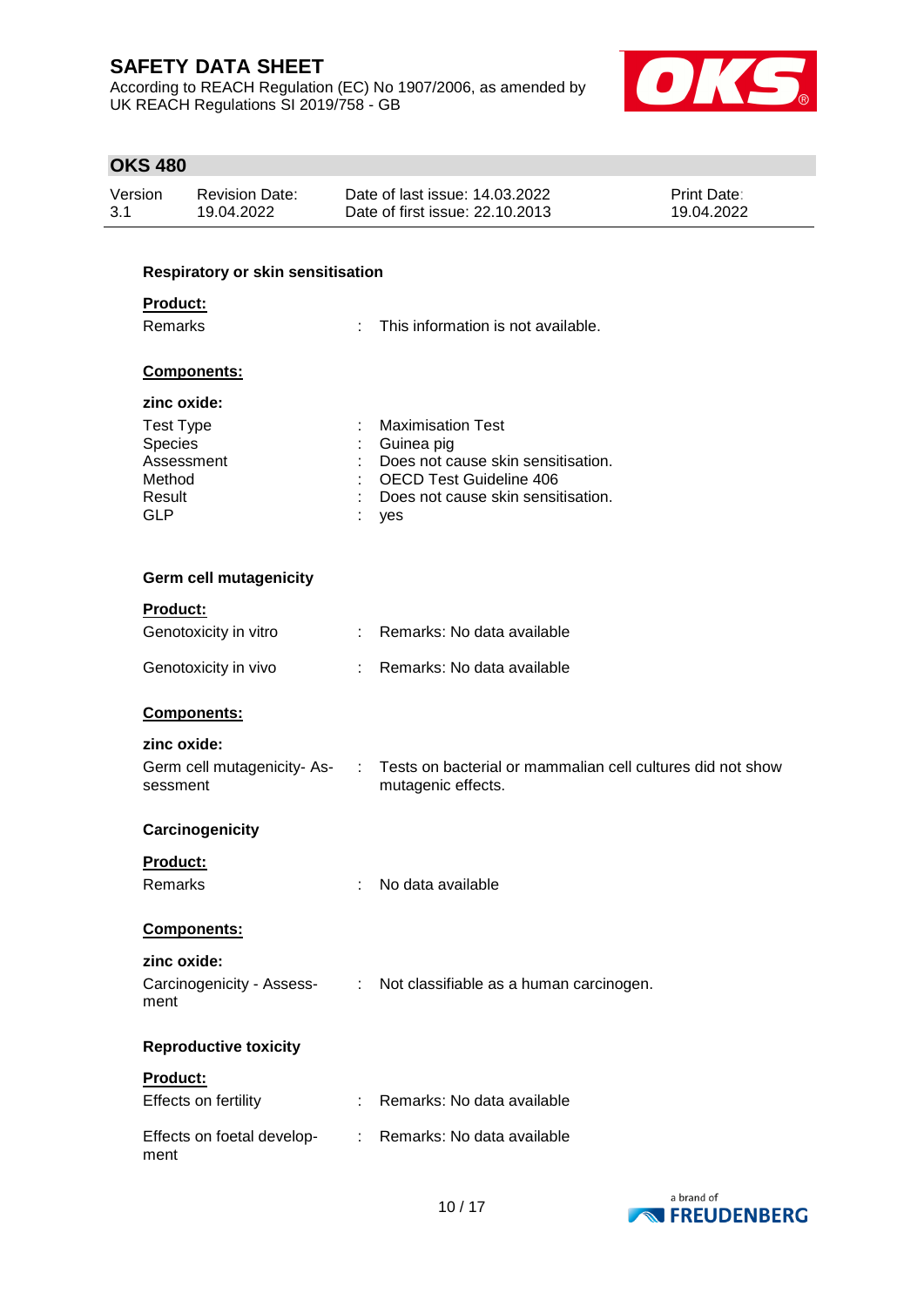According to REACH Regulation (EC) No 1907/2006, as amended by UK REACH Regulations SI 2019/758 - GB



## **OKS 480**

| Version | Revision Date: | Date of last issue: 14.03.2022  | <b>Print Date:</b> |
|---------|----------------|---------------------------------|--------------------|
| 3.1     | 19.04.2022     | Date of first issue: 22.10.2013 | 19.04.2022         |

#### **Components:**

| zinc oxide:<br>Reproductive toxicity - As-<br>sessment | - Fertility -<br>÷.<br>No toxicity to reproduction<br>- Teratogenicity -<br>No toxicity to reproduction  |
|--------------------------------------------------------|----------------------------------------------------------------------------------------------------------|
| <b>STOT - single exposure</b>                          |                                                                                                          |
| Components:                                            |                                                                                                          |
| zinc oxide:                                            |                                                                                                          |
| Assessment<br>÷                                        | The substance or mixture is not classified as specific target<br>organ toxicant, single exposure.        |
| <b>STOT - repeated exposure</b>                        |                                                                                                          |
| Components:                                            |                                                                                                          |
| zinc oxide:                                            |                                                                                                          |
| Assessment                                             | The substance or mixture is not classified as specific target<br>÷<br>organ toxicant, repeated exposure. |
| <b>Repeated dose toxicity</b>                          |                                                                                                          |
| Product:                                               |                                                                                                          |
| Remarks                                                | This information is not available.<br>÷                                                                  |
| <b>Aspiration toxicity</b>                             |                                                                                                          |
| Product:<br>This information is not available.         |                                                                                                          |
| Components:                                            |                                                                                                          |
| zinc oxide:                                            |                                                                                                          |

No aspiration toxicity classification

#### **Further information**

## **Product:**

Remarks : Information given is based on data on the components and the toxicology of similar products.

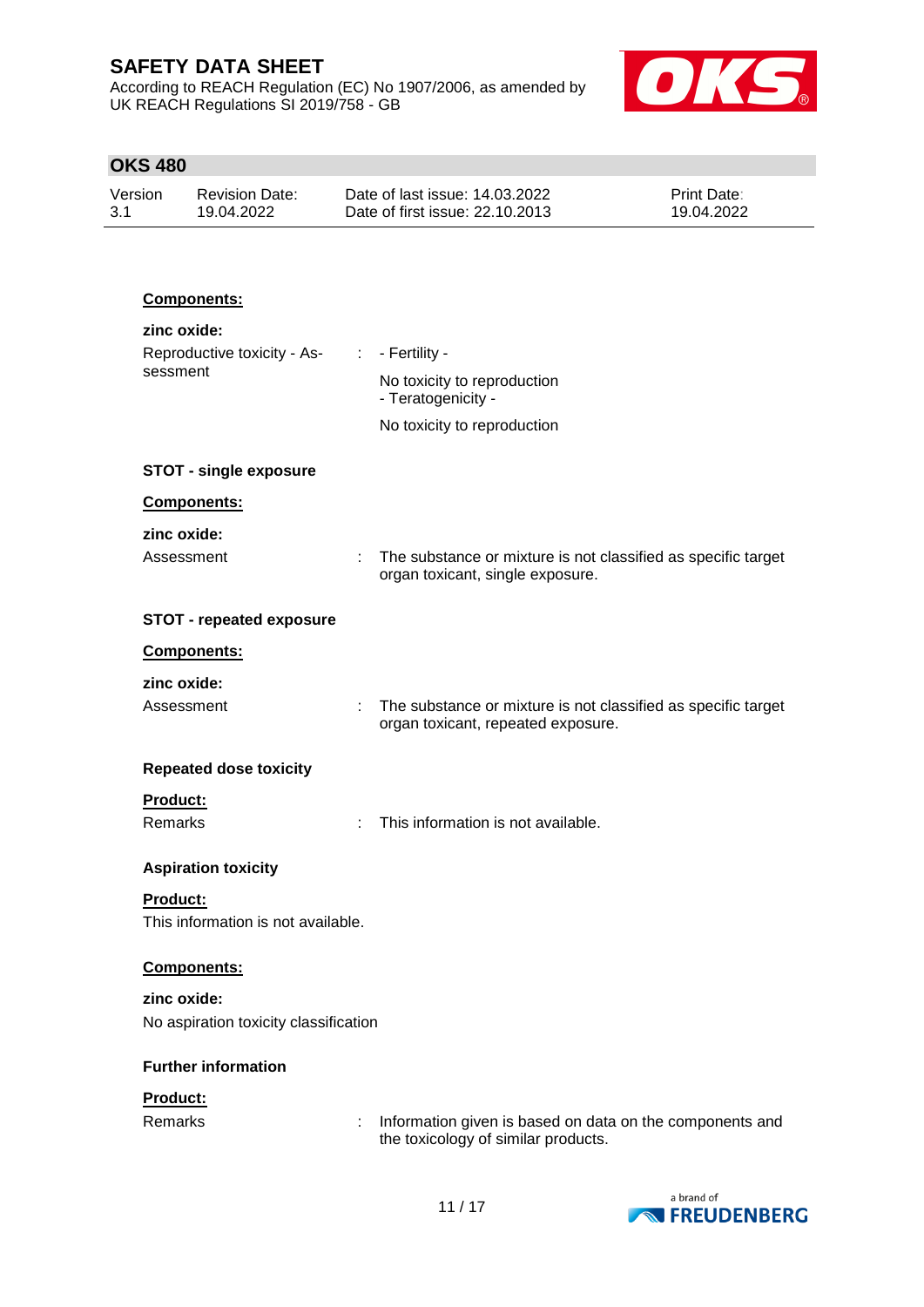According to REACH Regulation (EC) No 1907/2006, as amended by UK REACH Regulations SI 2019/758 - GB



## **OKS 480**

Version 3.1 Revision Date: 19.04.2022

Date of last issue: 14.03.2022 Date of first issue: 22.10.2013 Print Date: 19.04.2022

## **SECTION 12: Ecological information**

## **12.1 Toxicity**

| <b>Product:</b>                                                                     |    |                                                                                                           |
|-------------------------------------------------------------------------------------|----|-----------------------------------------------------------------------------------------------------------|
| Toxicity to fish                                                                    | ÷. | Remarks: Harmful to aquatic organisms, may cause long-term<br>adverse effects in the aquatic environment. |
| Toxicity to daphnia and other : Remarks: No data available<br>aquatic invertebrates |    |                                                                                                           |
| Toxicity to algae/aquatic<br>plants                                                 |    | : Remarks: No data available                                                                              |
| Toxicity to microorganisms                                                          | ÷  | Remarks: No data available                                                                                |

#### **12.2 Persistence and degradability**

#### **Product:**

| Biodegradability                                                | Remarks: No data available |
|-----------------------------------------------------------------|----------------------------|
| Physico-chemical removabil- : Remarks: No data available<br>itv |                            |

#### **12.3 Bioaccumulative potential**

**Product:**

| <b>Bioaccumulation</b> | : Remarks: This mixture contains no substance considered to |
|------------------------|-------------------------------------------------------------|
|                        | be persistent, bioaccumulating and toxic (PBT).             |
|                        | This mixture contains no substance considered to be very    |
|                        | persistent and very bioaccumulating (vPvB).                 |

## **12.4 Mobility in soil**

| <b>Product:</b>                                    |                              |
|----------------------------------------------------|------------------------------|
| Mobility                                           | : Remarks: No data available |
| Distribution among environ-<br>mental compartments | : Remarks: No data available |

#### **12.5 Results of PBT and vPvB assessment**

#### **Product:**

| Assessment | This substance/mixture contains no components considered     |
|------------|--------------------------------------------------------------|
|            | to be either persistent, bioaccumulative and toxic (PBT), or |

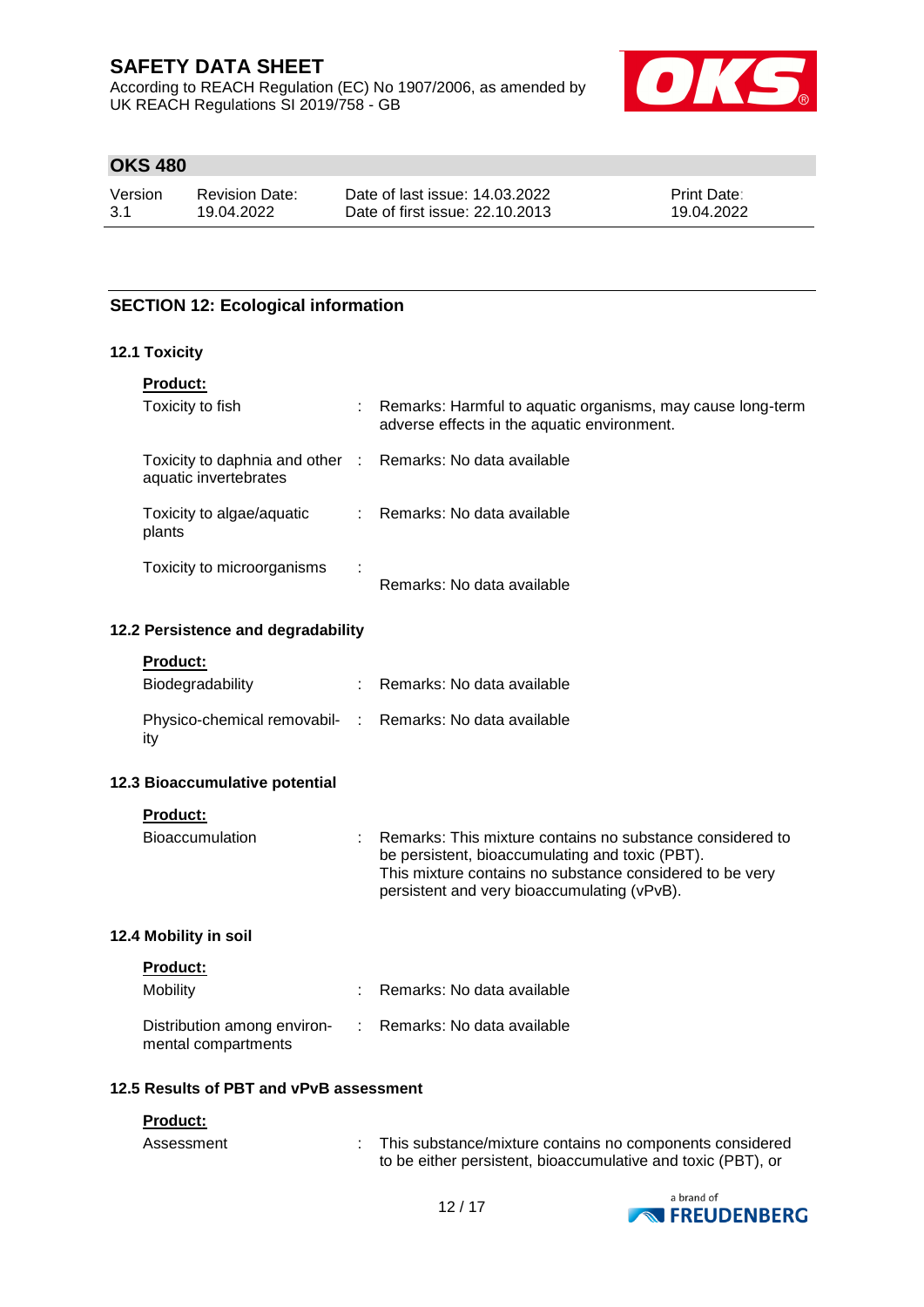**OKS 480**

According to REACH Regulation (EC) No 1907/2006, as amended by UK REACH Regulations SI 2019/758 - GB



| Version<br>3.1  | <b>Revision Date:</b><br>19.04.2022 | Date of last issue: 14.03.2022<br>Date of first issue: 22.10.2013                                                                                                                                                                                                           | Print Date:<br>19.04.2022 |
|-----------------|-------------------------------------|-----------------------------------------------------------------------------------------------------------------------------------------------------------------------------------------------------------------------------------------------------------------------------|---------------------------|
|                 |                                     | very persistent and very bioaccumulative (vPvB) at levels of<br>0.1% or higher.                                                                                                                                                                                             |                           |
|                 | 12.6 Other adverse effects          |                                                                                                                                                                                                                                                                             |                           |
| <b>Product:</b> |                                     |                                                                                                                                                                                                                                                                             |                           |
| tial            | Endocrine disrupting poten-         | : The substance/mixture does not contain components consid-<br>ered to have endocrine disrupting properties according to<br>REACH Article 57(f) or Commission Delegated regulation<br>(EU) 2017/2100 or Commission Regulation (EU) 2018/605 at<br>levels of 0.1% or higher. |                           |
| mation          | Additional ecological infor-        | Harmful to aquatic life with long lasting effects.                                                                                                                                                                                                                          |                           |

## **SECTION 13: Disposal considerations**

## **13.1 Waste treatment methods**

| Product                | The product should not be allowed to enter drains, water<br>courses or the soil.<br>Do not dispose of with domestic refuse.<br>Dispose of as hazardous waste in compliance with local and<br>national regulations. |
|------------------------|--------------------------------------------------------------------------------------------------------------------------------------------------------------------------------------------------------------------|
|                        | Waste codes should be assigned by the user based on the<br>application for which the product was used.                                                                                                             |
| Contaminated packaging | : Packaging that is not properly emptied must be disposed of as<br>the unused product.<br>Dispose of waste product or used containers according to<br>local regulations.                                           |
|                        | The following Waste Codes are only suggestions:                                                                                                                                                                    |
| Waste Code             | : used product, unused product<br>12 01 12*, spent waxes and fats                                                                                                                                                  |
|                        | uncleaned packagings<br>15 01 10, packaging containing residues of or contaminated<br>by hazardous substances                                                                                                      |
|                        |                                                                                                                                                                                                                    |

## **SECTION 14: Transport information**

### **14.1 UN number or ID number**

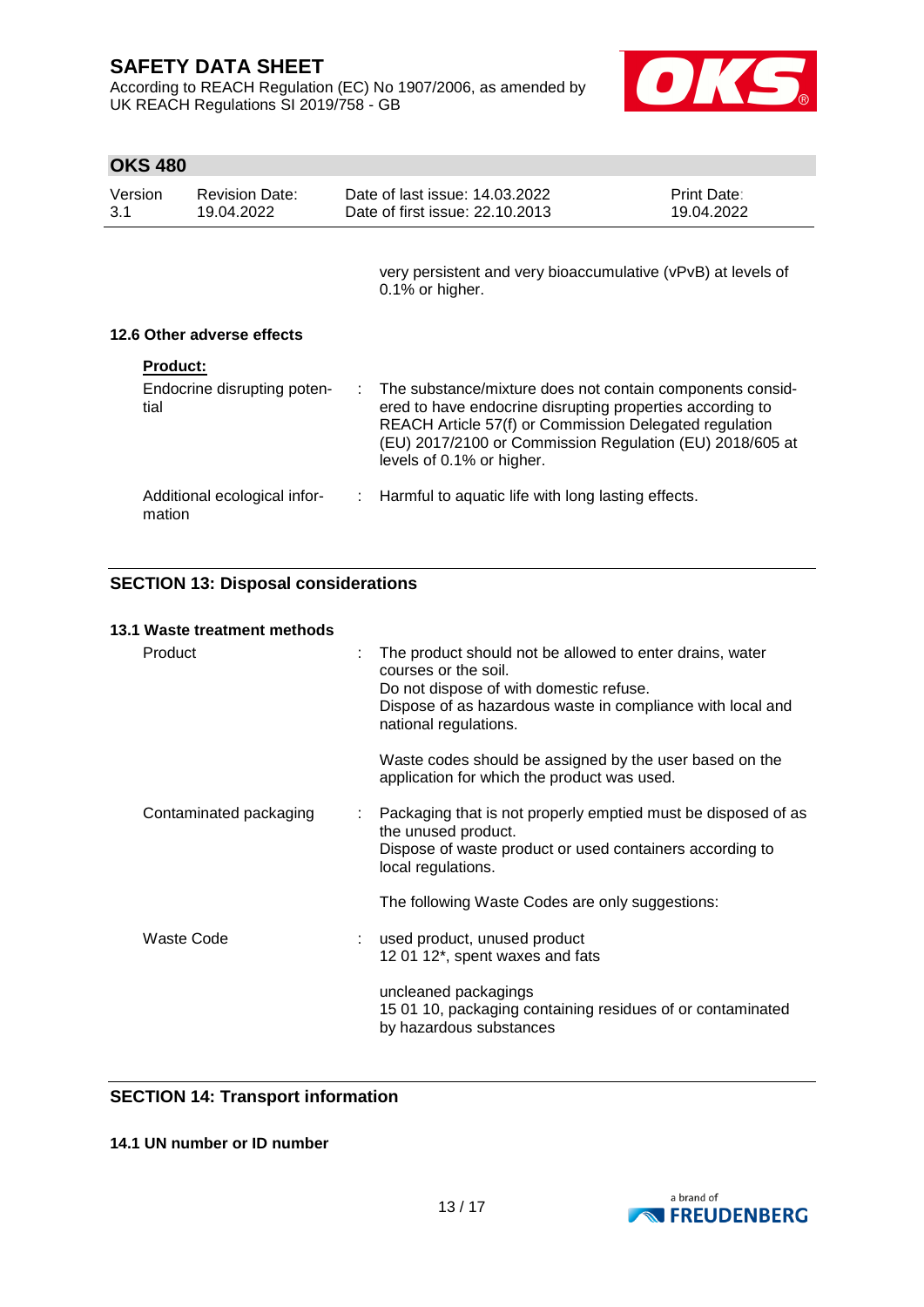According to REACH Regulation (EC) No 1907/2006, as amended by UK REACH Regulations SI 2019/758 - GB



## **OKS 480**

| Version<br>3.1 | <b>Revision Date:</b><br>19.04.2022                 | Date of last issue: 14.03.2022<br>Date of first issue: 22.10.2013 | <b>Print Date:</b><br>19.04.2022 |
|----------------|-----------------------------------------------------|-------------------------------------------------------------------|----------------------------------|
|                |                                                     |                                                                   |                                  |
| <b>ADR</b>     |                                                     | Not regulated as a dangerous good<br>÷                            |                                  |
| <b>RID</b>     |                                                     | Not regulated as a dangerous good                                 |                                  |
| <b>IMDG</b>    |                                                     | Not regulated as a dangerous good                                 |                                  |
| <b>IATA</b>    |                                                     | Not regulated as a dangerous good                                 |                                  |
|                | 14.2 UN proper shipping name                        |                                                                   |                                  |
| <b>ADR</b>     |                                                     | Not regulated as a dangerous good<br>÷                            |                                  |
| <b>RID</b>     |                                                     | Not regulated as a dangerous good                                 |                                  |
| <b>IMDG</b>    |                                                     | Not regulated as a dangerous good                                 |                                  |
| <b>IATA</b>    |                                                     | Not regulated as a dangerous good                                 |                                  |
|                | 14.3 Transport hazard class(es)                     |                                                                   |                                  |
| <b>ADR</b>     |                                                     | Not regulated as a dangerous good                                 |                                  |
| <b>RID</b>     |                                                     | Not regulated as a dangerous good                                 |                                  |
| <b>IMDG</b>    |                                                     | Not regulated as a dangerous good                                 |                                  |
| <b>IATA</b>    |                                                     | Not regulated as a dangerous good                                 |                                  |
|                | 14.4 Packing group                                  |                                                                   |                                  |
| <b>ADR</b>     |                                                     | Not regulated as a dangerous good                                 |                                  |
| <b>RID</b>     |                                                     | Not regulated as a dangerous good                                 |                                  |
| <b>IMDG</b>    |                                                     | Not regulated as a dangerous good                                 |                                  |
|                | <b>IATA (Cargo)</b>                                 | Not regulated as a dangerous good                                 |                                  |
|                | <b>IATA (Passenger)</b>                             | Not regulated as a dangerous good                                 |                                  |
|                | <b>14.5 Environmental hazards</b>                   |                                                                   |                                  |
| <b>ADR</b>     |                                                     | Not regulated as a dangerous good                                 |                                  |
| <b>RID</b>     |                                                     | Not regulated as a dangerous good                                 |                                  |
| <b>IMDG</b>    |                                                     | Not regulated as a dangerous good                                 |                                  |
|                | 14.6 Special precautions for user<br>Not applicable |                                                                   |                                  |
|                |                                                     | 14.7 Maritime transport in bulk according to IMO instruments      |                                  |

Remarks : Not applicable for product as supplied.

## **SECTION 15: Regulatory information**

## **15.1 Safety, health and environmental regulations/legislation specific for the substance or mixture**

REACH - Restrictions on the manufacture, placing on : Not applicable

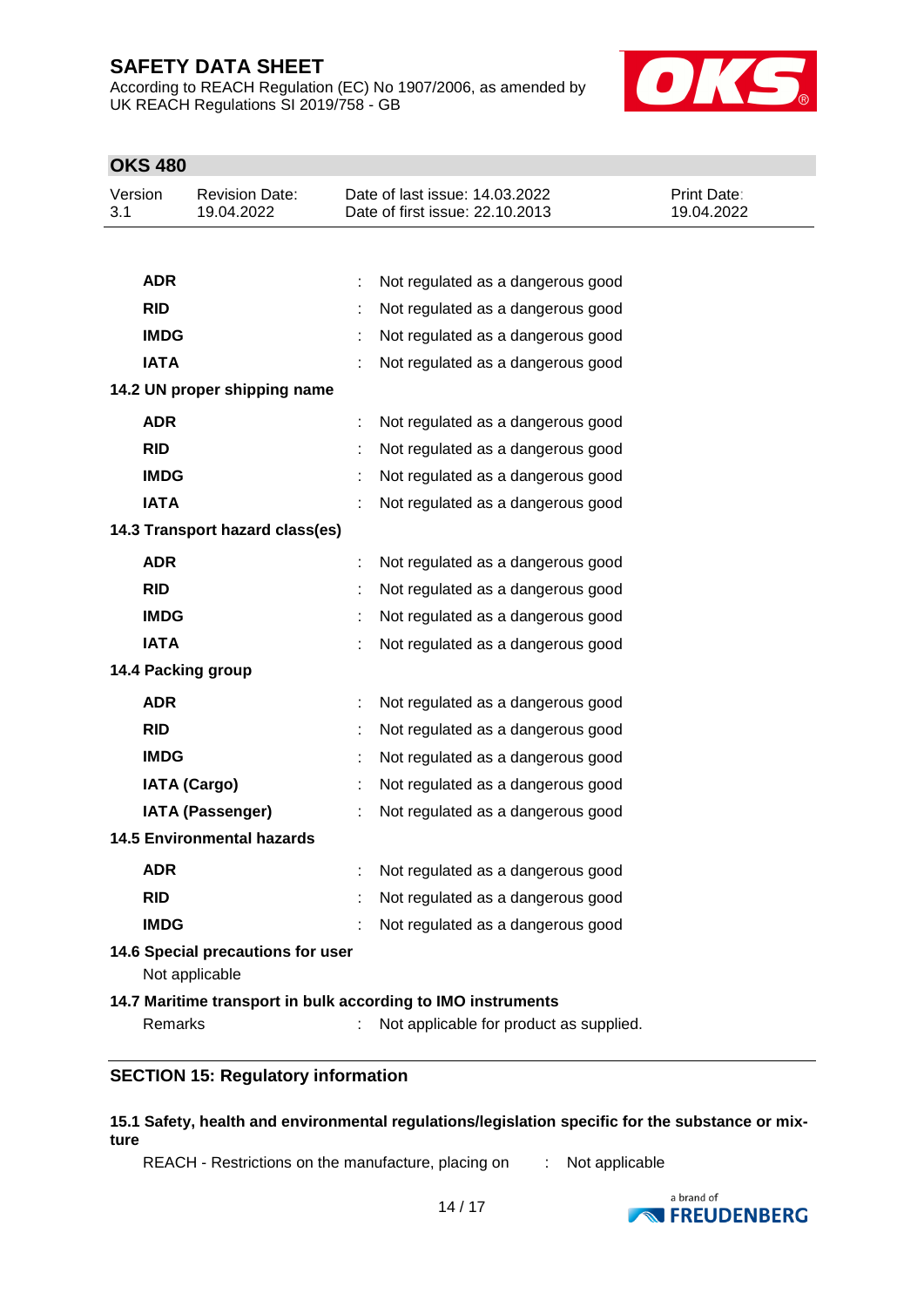According to REACH Regulation (EC) No 1907/2006, as amended by UK REACH Regulations SI 2019/758 - GB



| <b>OKS 480</b> |                                                                                            |                                                                                                              |                           |                                                                                                                                |
|----------------|--------------------------------------------------------------------------------------------|--------------------------------------------------------------------------------------------------------------|---------------------------|--------------------------------------------------------------------------------------------------------------------------------|
| Version<br>3.1 | <b>Revision Date:</b><br>19.04.2022                                                        | Date of last issue: 14.03.2022<br>Date of first issue: 22.10.2013                                            |                           | Print Date:<br>19.04.2022                                                                                                      |
|                |                                                                                            | the market and use of certain dangerous substances,                                                          |                           |                                                                                                                                |
|                | mixtures and articles (Annex XVII)<br>Concern for Authorisation (Article 59).<br>(EU SVHC) | REACH - Candidate List of Substances of Very High                                                            | ÷                         | This product does not contain sub-<br>stances of very high concern (Regu-<br>lation (EC) No 1907/2006 (REACH),<br>Article 57). |
|                | (Annex XIV)<br>(EU. REACH-Annex XIV)                                                       | REACH - List of substances subject to authorisation                                                          | ÷.                        | Not applicable                                                                                                                 |
|                | plete the ozone layer<br>(EC 1005/2009)                                                    | Regulation (EC) No 1005/2009 on substances that de-                                                          | ÷                         | Not applicable                                                                                                                 |
|                | tants (recast)<br>(EU POP)                                                                 | Regulation (EU) 2019/1021 on persistent organic pollu-                                                       | п.                        | Not applicable                                                                                                                 |
| (EU PIC)       | of dangerous chemicals                                                                     | Regulation (EC) No 649/2012 of the European Parlia-<br>ment and the Council concerning the export and import | ÷.                        | Not applicable                                                                                                                 |
|                | (Annex XIV)<br>(UK. REACH Annex XIV)                                                       | UK REACH List of substances subject to authorisation                                                         | $\mathbb{Z}^{\mathbb{Z}}$ | Not applicable                                                                                                                 |
| (GB PIC)       | Informed Consent (PIC) Regulation                                                          | GB Export and import of hazardous chemicals - Prior                                                          | ÷                         | Not applicable                                                                                                                 |
|                | explosives precursors                                                                      | Regulation (EU) 2019/1148 on the marketing and use of :                                                      |                           | Not applicable                                                                                                                 |

#### **15.2 Chemical safety assessment**

This information is not available.

## **SECTION 16: Other information**

## **Full text of H-Statements**

| H319 | : Causes serious eye irritation.                        |
|------|---------------------------------------------------------|
| H400 | $\therefore$ Very toxic to aquatic life.                |
| H410 | : Very toxic to aquatic life with long lasting effects. |

**Full text of other abbreviations**

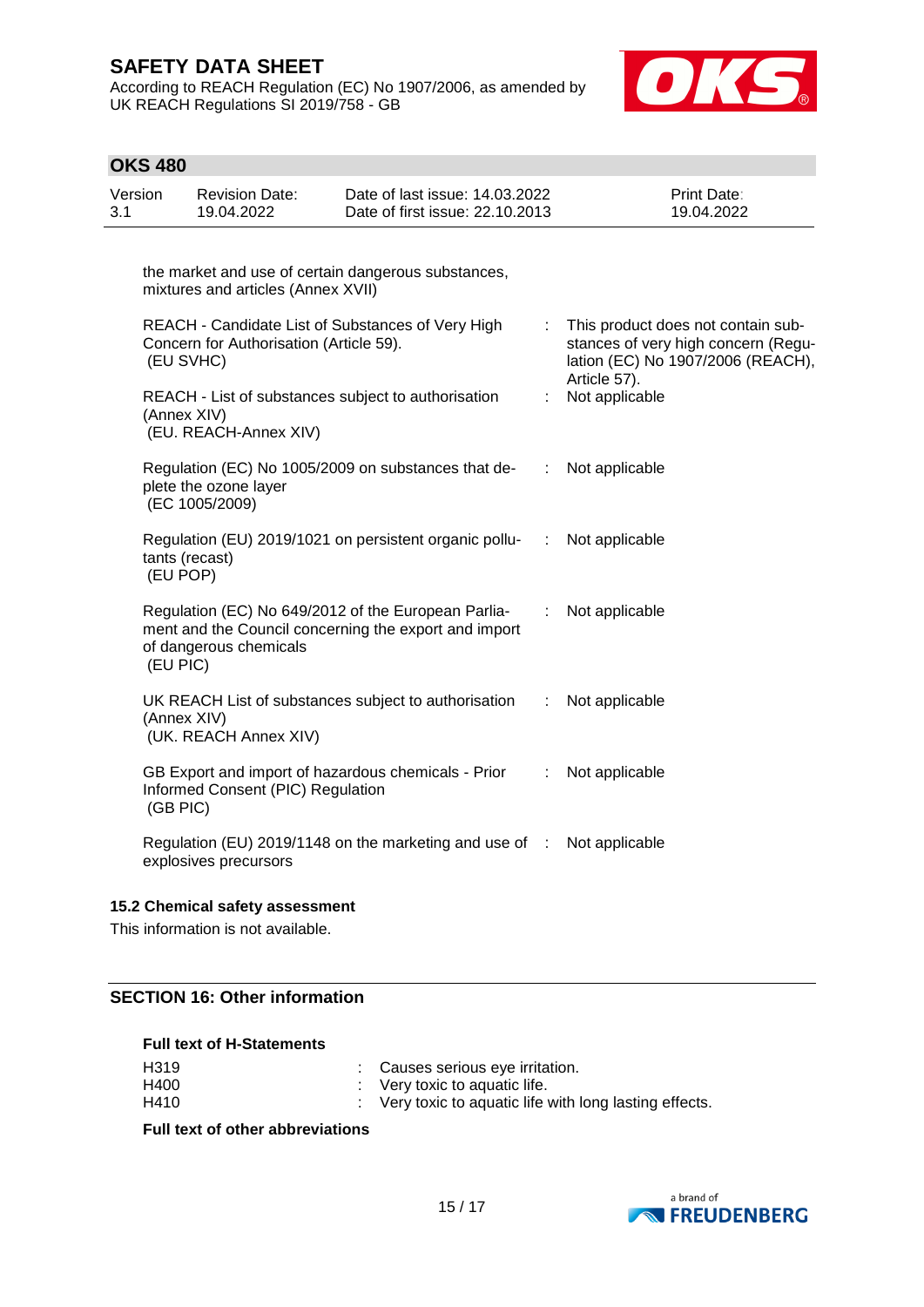According to REACH Regulation (EC) No 1907/2006, as amended by UK REACH Regulations SI 2019/758 - GB



## **OKS 480**

| Version | Revision Date: | Date of last issue: 14.03.2022  | <b>Print Date:</b> |
|---------|----------------|---------------------------------|--------------------|
| 3.1     | 19.04.2022     | Date of first issue: 22.10.2013 | 19.04.2022         |

ADN - European Agreement concerning the International Carriage of Dangerous Goods by Inland Waterways; ADR - Agreement concerning the International Carriage of Dangerous Goods by Road; AIIC - Australian Inventory of Industrial Chemicals; ASTM - American Society for the Testing of Materials; bw - Body weight; CLP - Classification Labelling Packaging Regulation; Regulation (EC) No 1272/2008; CMR - Carcinogen, Mutagen or Reproductive Toxicant; DIN - Standard of the German Institute for Standardisation; DSL - Domestic Substances List (Canada); ECHA - European Chemicals Agency; EC-Number - European Community number; ECx - Concentration associated with x% response; ELx - Loading rate associated with x% response; EmS - Emergency Schedule; ENCS - Existing and New Chemical Substances (Japan); ErCx - Concentration associated with x% growth rate response; GHS - Globally Harmonized System; GLP - Good Laboratory Practice; IARC - International Agency for Research on Cancer; IATA - International Air Transport Association; IBC - International Code for the Construction and Equipment of Ships carrying Dangerous Chemicals in Bulk; IC50 - Half maximal inhibitory concentration; ICAO - International Civil Aviation Organization; IECSC - Inventory of Existing Chemical Substances in China; IMDG - International Maritime Dangerous Goods; IMO - International Maritime Organization; ISHL - Industrial Safety and Health Law (Japan); ISO - International Organisation for Standardization; KECI - Korea Existing Chemicals Inventory; LC50 - Lethal Concentration to 50 % of a test population; LD50 - Lethal Dose to 50% of a test population (Median Lethal Dose); MARPOL - International Convention for the Prevention of Pollution from Ships; n.o.s. - Not Otherwise Specified; NO(A)EC - No Observed (Adverse) Effect Concentration; NO(A)EL - No Observed (Adverse) Effect Level; NOELR - No Observable Effect Loading Rate; NZIoC - New Zealand Inventory of Chemicals; OECD - Organization for Economic Co-operation and Development; OPPTS - Office of Chemical Safety and Pollution Prevention; PBT - Persistent, Bioaccumulative and Toxic substance; PICCS - Philippines Inventory of Chemicals and Chemical Substances; (Q)SAR - (Quantitative) Structure Activity Relationship; REACH - Regulation (EC) No 1907/2006 of the European Parliament and of the Council concerning the Registration, Evaluation, Authorisation and Restriction of Chemicals; RID - Regulations concerning the International Carriage of Dangerous Goods by Rail; SADT - Self-Accelerating Decomposition Temperature; SDS - Safety Data Sheet; SVHC - Substance of very high concern; TCSI - Taiwan Chemical Substance Inventory; TECI - Thailand Existing Chemicals Inventory; TSCA - Toxic Substances Control Act (United States); UN - United Nations; UNRTDG - United Nations Recommendations on the Transport of Dangerous Goods; vPvB - Very Persistent and Very Bioaccumulative

#### **Classification of the mixture: Classification procedure:**

Aquatic Chronic 3 H412 H412 Calculation method

This safety data sheet applies only to products as originally packed and labelled. The information contained therein may not be reproduced or modified without our express written permission. Any forwarding of this document is only permitted to the extent required by law. Any further, in particular public, dissemination of the safety data sheet (e.g. as a document for download from the Internet) is not permitted without our express written consent. We provide our customers with amended safety data sheets as prescribed by law. The customer is responsible for passing on safety data sheets and any amendments contained therein to its own customers, employees and other users of the product. We provide no guarantee that safety data sheets received by users from third parties are up-to-date. All information and instructions in this safety data sheet have been compiled to the best of our knowledge and are based on the information available to us on the day of publication. The information provided is intended to describe the product in relation to the required safety measures; it is neither an assurance of characteristics nor a guarantee of the